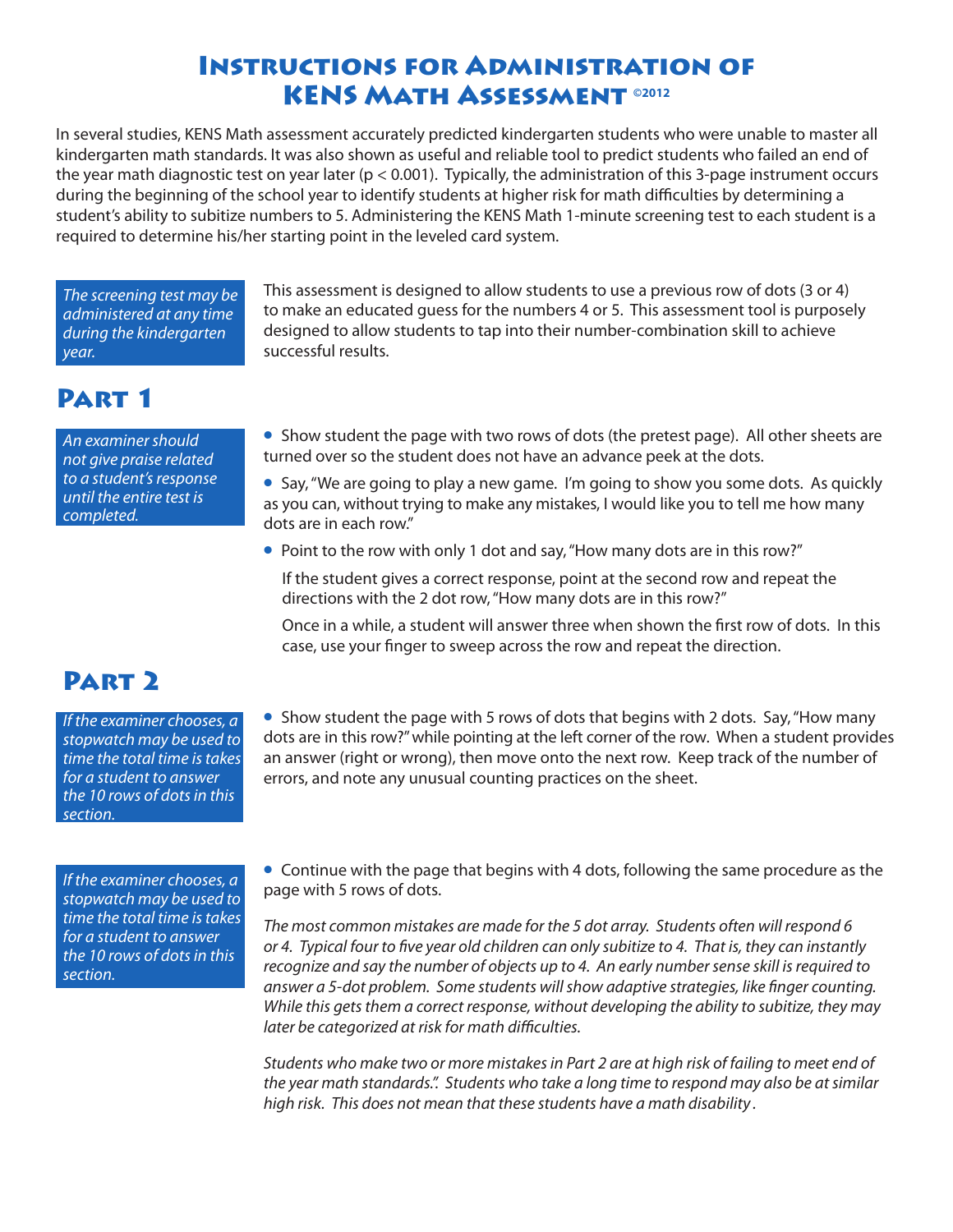## Evaluating the Scores

#### • **Students who make zero errors**

Most students who complete KENS Math assessment will not make any errors because they are able to subitize numbers to 5 or use adaptive means such as counting or combining numbers to derive the correct answer. In general, these students are at low risk for future math difficulties. These students may begin on **Level 3** of the program and may progress more quickly than students who make errors. The only exceptions are students who take more than 30 seconds to complete the two pages or those students who individually count each dot. These students should begin at **Level 2**.

#### • **Students who make one error**

Some of the students who make only one error will progress as quickly as students who made no errors. An optional additional assessment may be given to determine if a student made a careless mistake or has a skill deficit. The assessment provides a different array of dots with a concentration on subitizing the numbers 4 and 5. If the student makes no mistakes on the subsequent assessment, he or she may start on **Level 3**. Otherwise, these students may start on **Level 2** of the program.

#### • **Students who make 2 or 3 errors**

Students who make 2 or 3 errors need additional help subitizing numbers to 4 and 5. They should begin the program on **Level 1**. In addition, teachers may choose to supplement the program with intervention strategies including computer practice and additional games.

#### • **Students who make 4 or more errors**

These students should begin the program on **Level 1**. Further assessment is necessary to determine if a student has the prerequisite skills for early math success. These include:

- A Counting to 10
- B Counting to 5 with one to one correspondence
- C Recognizing the written Arabic numbers from 0 10.

If a student is unable to complete "A," "B" or "C" then teacher-directed intervention is required to supplement KENS Math.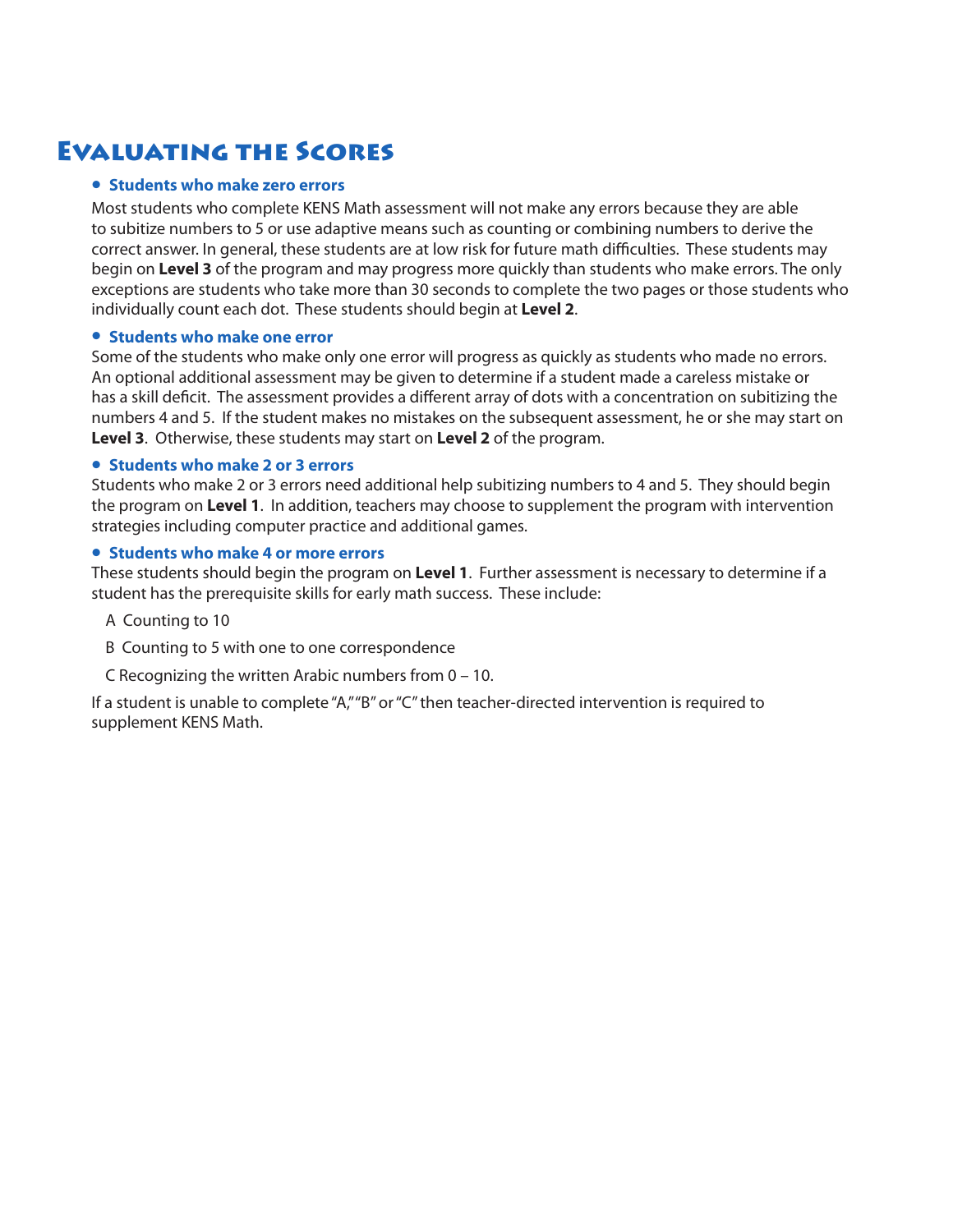

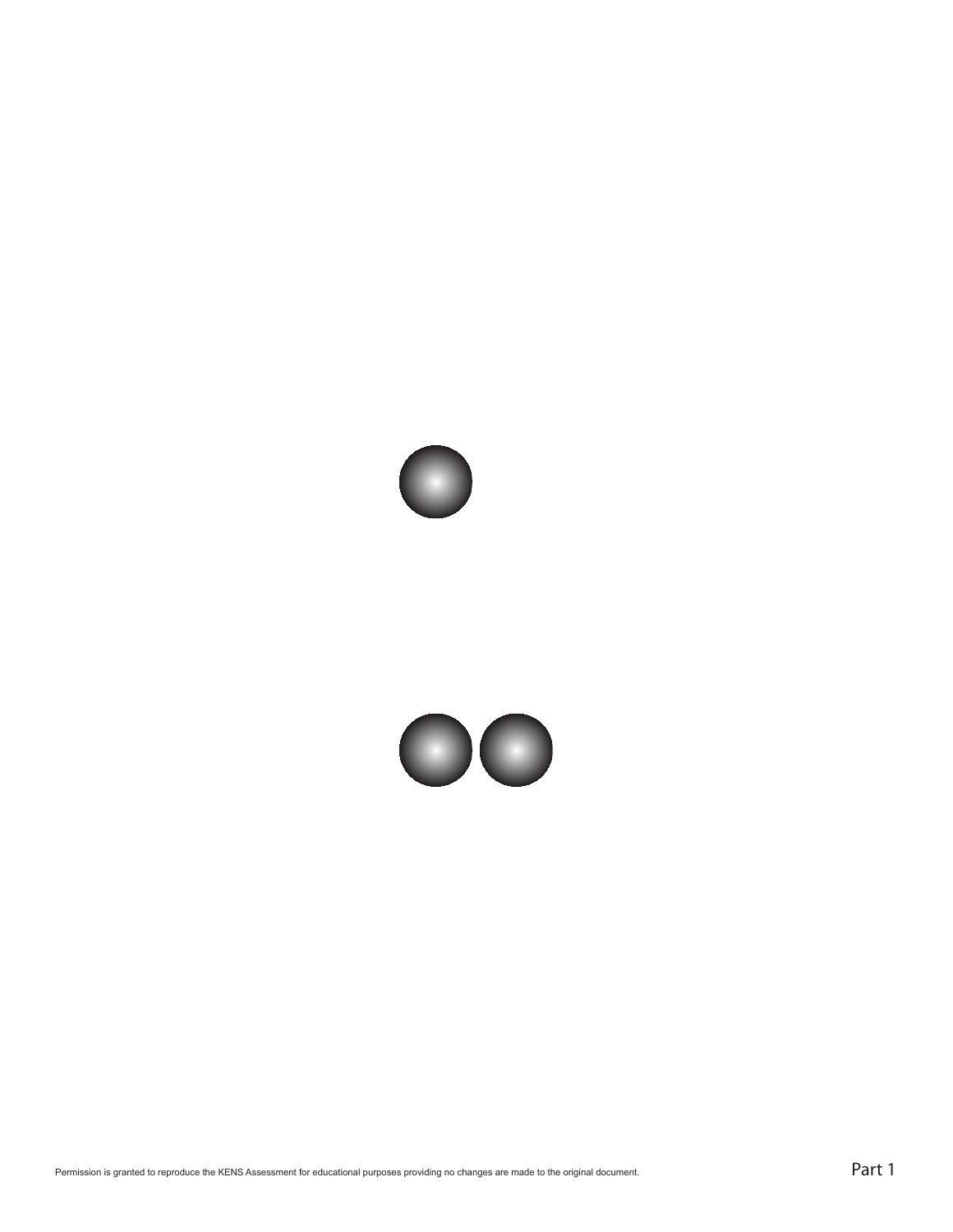#